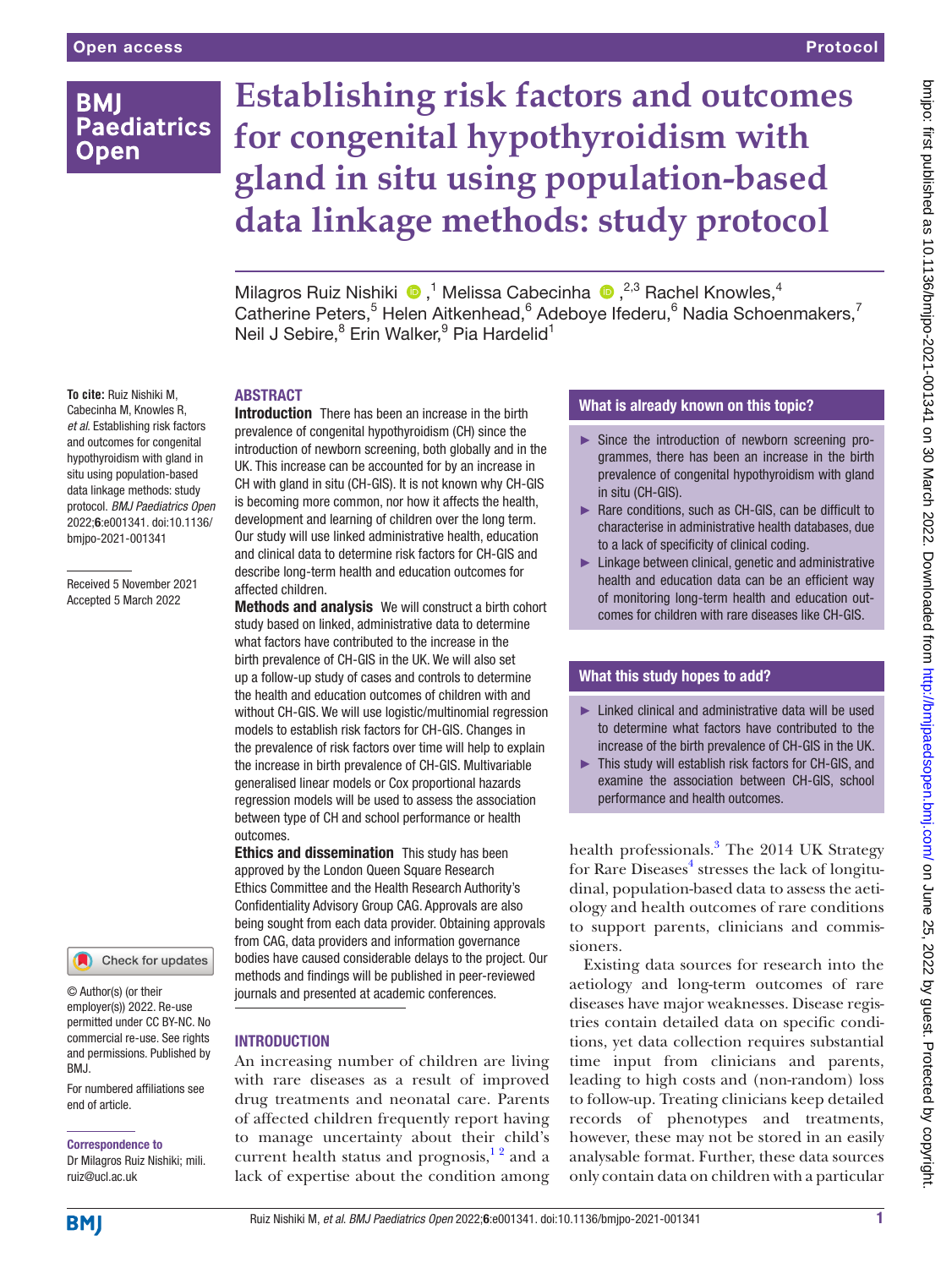condition, and health or development outcomes cannot easily be compared with control groups. In contrast, administrative health and education data are universally and routinely collected for all children, including those with rare diseases. However, rare conditions are hard to characterise in administrative health databases due to lack of specificity of clinical coding. Further, these databases lack information on prescribed drugs, genotypes and biomarkers, which are important for understanding and eventually predicting the expected health and development trajectories of affected children. Instead, linkage between clinical and routinely collected health, vital statistics and education databases would allow long-term follow-up of children with rare conditions. We propose a follow-up study of cases and controls applying populationbased data linkage methodologies to examine risk factors, and long-term health and education outcomes for children with congenital hypothyroidism with gland in situ (CH-GIS; a rare endocrine disorder).

#### CH and CH-GIS

Newborn screening for CH was introduced in the late 1970s in the UK<sup>[5](#page-7-3)</sup> and many other countries globally.<sup>[6](#page-7-4)</sup> Where screening and early treatment for CH has been introduced, including in the UK, severe neurological impairment due to CH has been eliminated. Approximately 65% of children with CH are born with no, or an underdeveloped or malpositioned, thyroid gland. $7-9$ This is known as thyroid dysgenesis, hypoplasia or ectopic thyroid, respectively. The remaining 35% of children with CH have normally situated and sized glands, but with malfunctions in thyroid hormone synthesis: this is known as CH-GIS. The birth prevalence of CH in the UK has increased from 29/10 000 births in 1982–1984 to 53/10 000 births in 2011–2012.<sup>10 11</sup> Many other countries report similar rises, which remain even after considering improvements in screening assays.<sup>9 12</sup> These increases are largely accounted for by a rise in birth prevalence of CH-GIS.[13 14](#page-7-8) Several reasons may explain this observed increase, including improved survival of children born prematurely or with low birth weight, $15$  or a change in the ethnic group composition of the population.<sup>[16](#page-7-10)</sup> Variations in dietary iodine intake, and variations in the prevalence of autosomal recessive thyroid hormone defects, may contribute to these observed differences in CH by ethnic group[.15](#page-7-9) To date, no study has examined multiple risk factors simultaneously.

Despite the increasing proportion of children diagnosed with CH-GIS, the health and development outcomes for children with this condition are not well understood. While some studies have shown suboptimal school performance even in children with very mildly suppressed thyroid hormone levels in the neonatal period, $17$  this needs to be weighed against potential risks of suboptimal education outcomes that have been associated with overtreatment.<sup>18</sup> 19 Monitoring health and education outcomes for children with CH-GIS is recommended by the European Society for Paediatric

Endocrinology. [20](#page-8-1) Many studies of outcomes for children with CH involve small cohorts who were born over 30 years ago.[21–26](#page-8-2) Since screening and treatment thresholds have changed substantially during this period, up-to-date studies are urgently required.

#### Aim

The overall aims of this study are to determine risk factors for CH-GIS and describe long-term health and education outcomes for affected children. We propose to use a clinical database containing clinical and treatment information for children with CH-GIS (to be developed as part of the project), linked to vital statistics and administrative health and education data to meet the research aims. This protocol describes the current study design, and the original design that had to be amended due to requests from data providers and information governance bodies.

#### **Objectives**

The objectives of this research study are to:

- 1. Develop a coherent, structured and catalogued clinical database of children with CH, that can also be used for research.
- 2. Determine what factors have contributed to the increase in the birth prevalence of CH-GIS in the UK.
- 3. Determine health and education outcomes of children with CH-GIS compared with children with other forms of CH, and those who do not have CH.
- 4. Describe how a child's CH-GIS genotype affects treatment, health and educational outcomes.
- 5. Determine treatment trajectories for children with CH-GIS.

# METHODS AND ANALYSIS

# Study design

Objective 2 will be addressed via a population-based cohort study, and objectives 3–5 will be addressed using a follow-up study of cases and controls.

#### Study population

For the cohort study (objective 2), the study population will include all children born in the North Thames region and screened at the North Thames Newborn screening laboratory between 1 January 2000 and 31 December 2020. This study period will allow us to examine changes in neonatal levels of thyroid stimulating hormone (TSH) concentrations over a 21-year period. We will propose to include all children, apart from where a child has opted out of their National Health Service (NHS) data being used for research.

For the follow-up study (objectives 3–5), the population consists of all children referred to the Great Ormond Street Hospital (GOSH) Endocrinology Clinic after a screen positive newborn bloodspot test result for CH between 2006 and 2020—this is also the population in the database to be established for objective 1. Fifteen controls will be selected per case of CH for the follow-up study.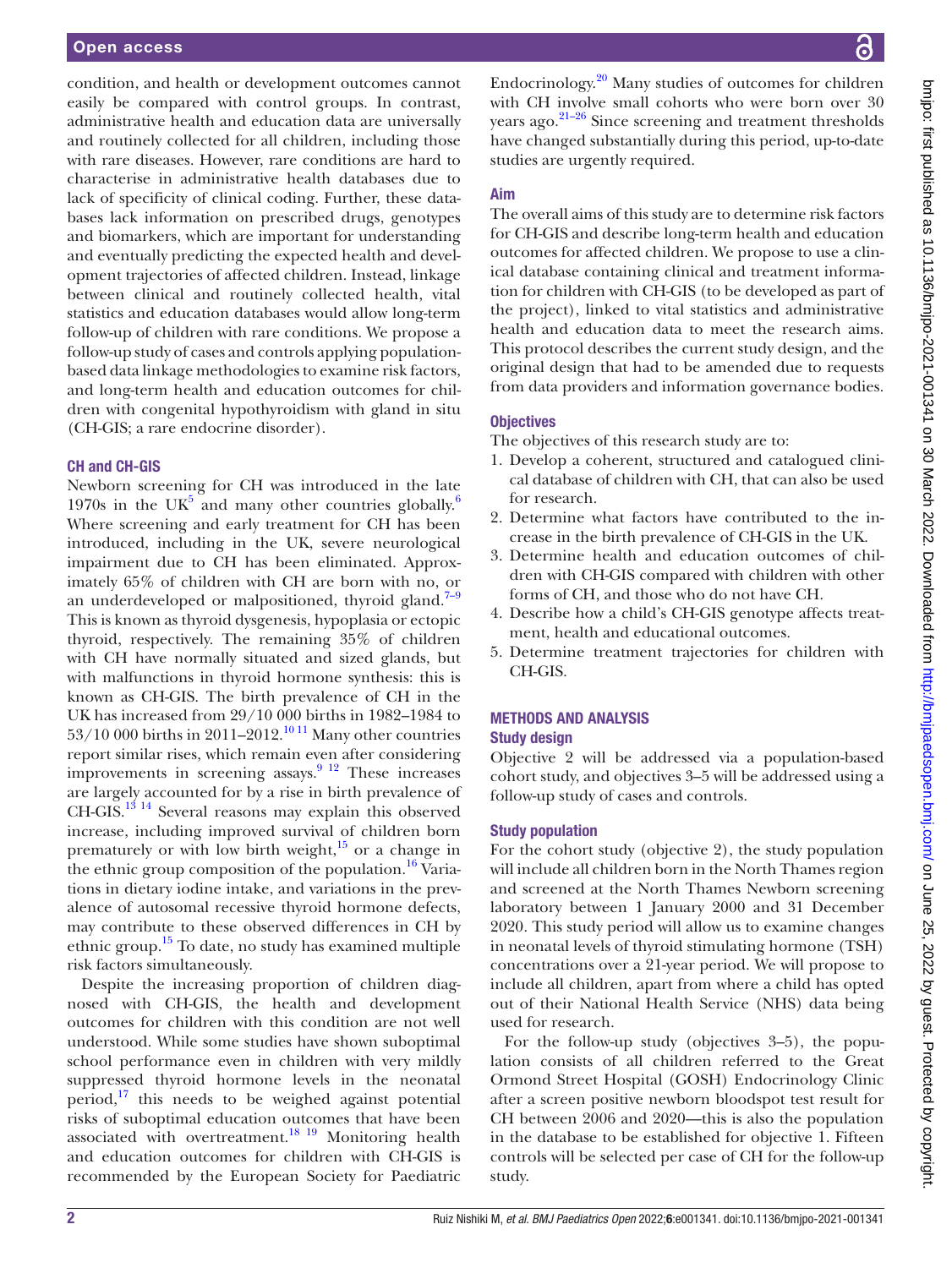#### Data sources Cohort study data sources *North Thames Newborn Screening database*

The population 'spine' for the cohort study will be the North Thames Newborn Screening (NBS) database, held at GOSH; North Thames covers the urban areas of West, North and East London and the suburban and rural areas of Essex, Hertfordshire and Bedfordshire. The database covers all babies in North Thames region screened at the GOSH Newborn Screening laboratory; over 99.9% of babies born in North Thames and approximately 20% of all births in England. The NBS database receives a daily feed of birth notifications from the NHS Personal Demographic Service dataset, a national electronic database of NHS patient details, as part of the Failsafe system, an IT solution for England that reduces the risk of babies missing or having delayed newborn blood spot screening.<sup>27</sup> The North Thames NBS database holds data on screening test results, babies' and mothers' NHS numbers, sex, dates of birth and sample collection, ethnicity, birth weight and gestational age.

Children in the cohort who have screened positive for CH and been referred to the GOSH endocrinology service will also be linked to diagnosis and follow-up data through a bespoke clinical management and research database created as part of this study (see below).

#### *GOSH CH database*

This clinical dataset contains information on 1800 children who have screened positive for CH through the North Thames NBS programme since 2006 and been referred to the Endocrinology Clinic at GOSH. Until 2018, all children with blood-spot TSH concentrations ≥6mU/L, on first or repeat screening, were referred to this team. From 2018, the screening cut-off was set higher, at  $\geq 8$  mU/L.<sup>28</sup> Note that GOSH has historically had a lower screening threshold for a positive CH test compared with the national screening programme (which recommended  $\geq 10$  mU/L when GOSH used  $>6$  mU/L).<sup>7</sup>

The dataset holds information on final diagnosis and screening outcome (ie, true or false positive on screening), longitudinal data on blood tests at diagnosis and during follow-ups (at 2, 4 and 8 weeks and 6, 9 and 12 months after start of treatment, and as indicated afterwards), thyroid scans, and treatment dose, including starting dose, and changes in dosage during follow-up. The dataset also contains genetic data for ~50 children with CH from whole exome sequencing, targeted Sanger sequencing, and a customised next generation sequencing panel of CH-associated genes.<sup>29</sup> The CH clinical and genetic data were originally held in a variety of formats at GOSH, including Microsoft Word and Excel files, but we propose to consolidate the data to develop a clinical database that is also research ready (objective 1).

# *Birth and death registration data*

The Office for National Statistics (ONS) collate data from registry offices on all births and deaths, which are then

shared with NHS Digital (NHSD), the NHS data provider for England. The birth registration database contains key sociodemographic information about registration type (sole or joint), and parental ages, occupations and countries of birth. Death registration data contains information about date of death and causes of death. All children from the NBS database will be linked to birth and death registration data.

#### Follow-up study data sources

The follow-up study of cases and controls will include all children who have been referred to the GOSH Endocrinology Clinic after having tested positive through a blood spot test from the CH database. All children from the CH database will be linked to Hospital Episode Statistics (HES), the National Pupil Database (NPD) and the NHS Business Services Authority (NHSBSA) community dispensing data. HES and NPD data are already linked for the Education and Child Health Insights from Linked Data (ECHILD) database.<sup>30</sup> Controls will be selected from the HES portion of the ECHILD database; this minimises the risk of patient identification since controls will be selected using pseudonymised data.

## *Hospital Episode Statistics*

HES contains data on all admissions to NHS hospitals, <sup>[31](#page-8-7)</sup> including deliveries and births, as well as accident and emergency (A&E) attendances and outpatient bookings. HES datasets are supplied by NHSD.

# *Department for Education National Pupil Database (NPD)*

The NPD holds data on all children in state primary and secondary schools; 93% of all school children in England.<sup>[32](#page-8-8)</sup> The NPD contains pupil-level information on school test results (early years foundation stage (EYFS) profiles, key stages (KSs) and phonics) and special educational needs (SEN) provision.

# *Education and Child Health Insights from Linked Data*

The ECHILD database $30$  is a pseudonymised, linkable collection of HES, NPD, and social care data for a whole population-based cohort of children and young people in England, born between 1 September 1995 and 31 August 2020. ECHILD is held in the ONS Secure Research Service<sup>33</sup> (SRS). University College London (UCL) holds a copy of the HES portion of ECHILD in the UCL Data Safe Haven $34$  (DSH).

# *NHSBSA community dispensing data*

The NHSBSA dispensing database contains data relating to NHS prescriptions dispensed and submitted to NHS Prescription Services by community pharmacies in England. Note that we will only have NHSBSA community dispensing data for cases. NHSBSA dispensing data are supplied by NHSD.

# Consolidating the CH database

The existing GOSH CH database will be consolidated to develop a clinical database that is also research ready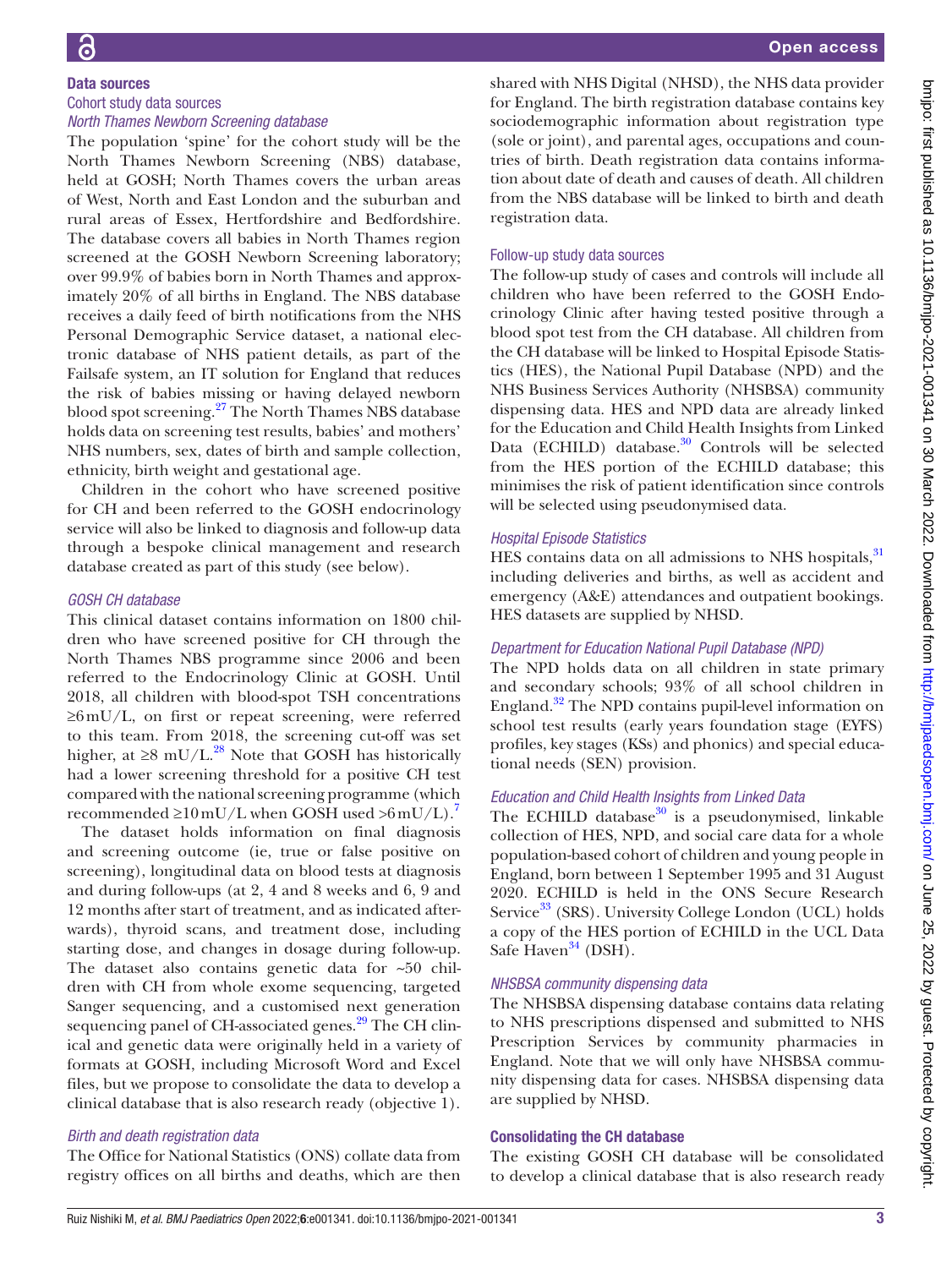

<span id="page-3-0"></span>Figure 1 Data flow and linkage diagram. CH, congenital hypothyroidism database; DRE, Digital Research Environment; ECHILD, Education and Child Health Insights from Linked Data; GOSH, Great Ormond Street Hospital; HES, Hospital Episode Statistics; NBS, Newborn Screening database; NHSBSA, NHS Business Services Authority; NPD, National Pupil Database; ONS, Office of National Statistics; SRS, Secure Research Service; UCL DSH, University College London Data Safe Haven.

(objective 1). Currently, the CH database contains data on patient's referral to GOSH, final CH diagnosis and treatments and is held in Microsoft Excel format. Longitudinal thyroid testing and thyroid treatment data are available from a separate Microsoft Word document that is updated at each patient appointment. Longitudinal testing and treatment data will be extracted from Microsoft Word documents and the Epic electronic health records software at GOSH, and linked to patients in the existing CH database. The resulting database will be imported to, and managed using, Research Electronic Data Capture (REDCap) electronic data capture tools hosted at GOSH. $^{35}$   $^{36}$  REDCap is a secure, web-based software platform designed to support data capture for research studies. Moving forward, the database will be updated and maintained by the clinical team using REDCap.

#### Data linkage

The suggested data flows for study data are outlined in [figure](#page-3-0) 1.

For the cohort study, the GOSH NBS database will be linked to the CH clinical database deterministically, using NHS number, date of birth and postcode by the GOSH

Digital Research Environment (DRE) team. The GOSH DRE team will also link babies who were born to the same mother to create a 'family' ID using the mothers' NHS numbers, and link postcodes to lower super output areas to assign Index of Multiple Deprivation (IMD) deciles.<sup>37</sup> The DRE team will submit baby identifiers from the NBS database to NHSD, who will link the NBS data to births and deaths records via a well-established deterministic algorithm using NHS number, name, date of birth and postcode.

For the follow-up study of cases and controls, the cases will be the CH-NBS linked subsample of the NBS cohort. The GOSH DRE team will flag CH cases in the NBS dataset. NHSD will use these flagged identifiers to link CH records to (1) NHSBSA data dispensing data and (2) the ECHILD cohort. Encrypted ECHILD IDs will be returned to the UCL study team who will link the cases to the pseudonymised HES part of the ECHILD data stored on the UCL DSH via the existing encrypted IDs. Controls will be selected from the pseudonymised HES data, matched to cases by sex, month and year of birth and local authority at delivery. Since the NPD variables need to remain in the ONS SRS, variables from the CH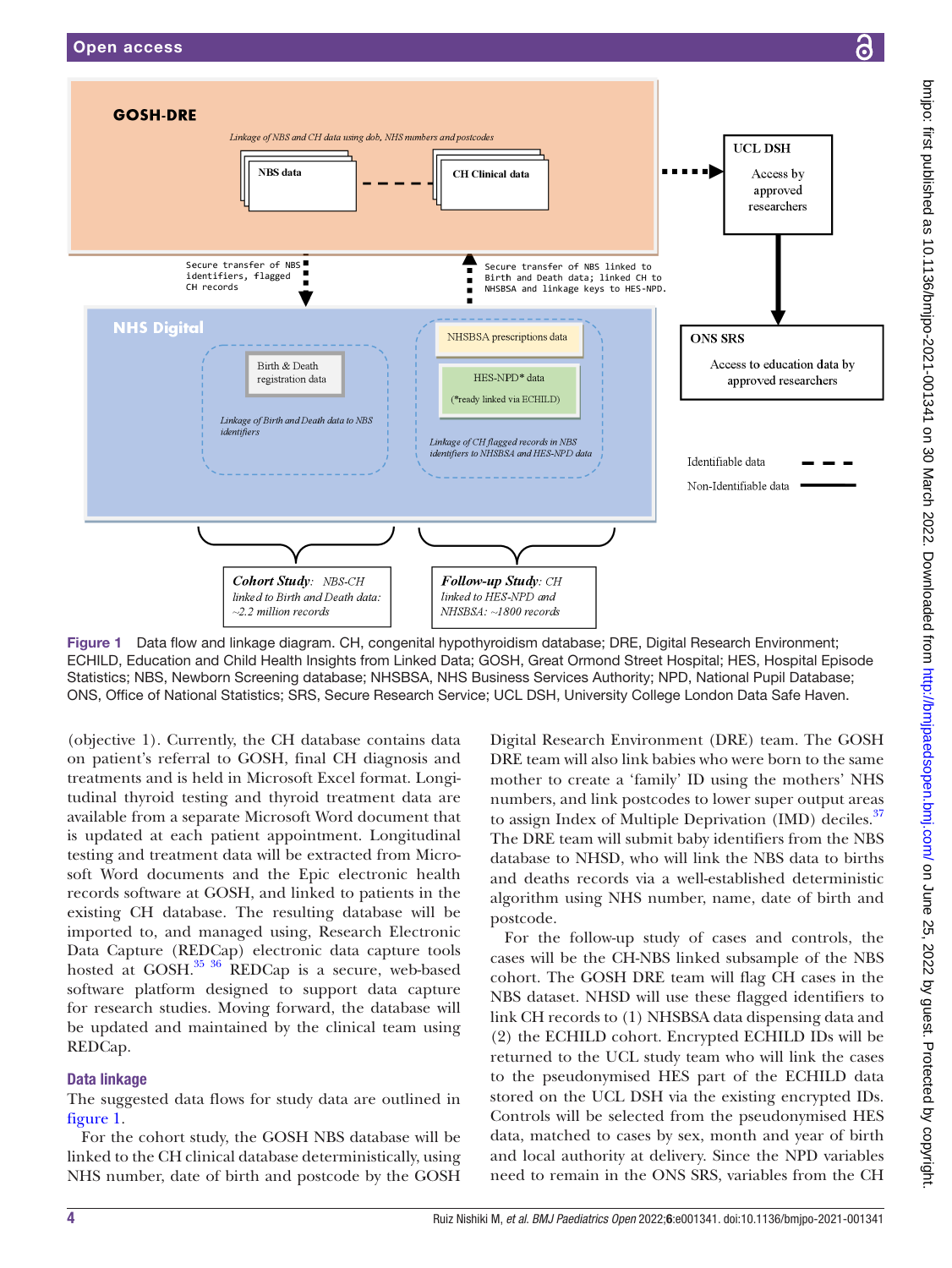database and some variables from the HES database will be transferred to the ONS SRS for analysis of education outcomes.

## Data storage and access

The final linked cohort data will be stored, accessed, and analysed in UCL's DSH. Data for the follow-up study will also be stored, accessed and analysed via the DSH, with the exception of the linked NPD data, which will be kept in the ONS SRS, according to Department for Education (DfE) regulations. All researchers analysing data for this study will hold the Approved Researcher Status certified by the ONS.

# Outcomes of interest

The primary outcome of interest from the cohort study (objective 2) is type of CH (ie, no CH, agenesis, ectopic, hypoplastic or CH-GIS). The secondary outcome of interest is neonatal TSH levels from newborn screening. For the follow-up study, the outcomes for objectives 3 and 4 are:

- ► Age group-specific (<1year, 1–4 years, 5+ years) A&E attendance and emergency hospital admission rates (from HES)
- ► EYFS phonics, KS1 and KS2 results (from NPD).
- ► SEN status (from NPD).
- ► Dispensing rates of drugs, including for severe ADHD (attention deficit hyperactivity disorder) and asthma (from NHSBSA dispensing data); as we will only have these data for cases, we will describe patterns of prescribing among cases only and this outcome will primarily be explored for objective 4.

For objective 5, the outcome is levothyroxine dose by age (from the CH clinical database or NHSBSA dispensing data).

# Other variables of interest

We will consider a number of variables as potential explanatory variables for the cohort study of temporal trends in TSH levels and CH-GIS, and as confounding variables for the follow-up study of cases and controls. These variables include sex, birth weight, parity, gestational age, maternal age at delivery, ethnicity, socioeconomic status (measured as parental occupation and IMD, the latter derived from postcode of residence at delivery). Note that there are no routinely collected, population level data on iodine status in pregnant women in England.

Data sources and corresponding variables or outcomes of interest are listed in [table](#page-4-0) 1.

# Statistical analysis

We will present the distribution of key baby and parental (as recorded on birth registration records) characteristics for the children in the cohort and case–control follow-up studies.

To address objective 2, the aetiology of CH for referred children using the CH database (eg, screening result, CH-GIS, other types of CH) will be established. The NBS database and birth registration data will be used to define known and potential risk factors for CH-GIS available within these datasets, including sex, birth weight, gestational age, multiple birth status, parental country of birth, ethnicity and socioeconomic position (using either parental occupation from the birth registration record

<span id="page-4-0"></span>

| Data sources and variables or outcomes of interest<br>Table 1 |                                                                        |                                                                                                                                                                          |                    |
|---------------------------------------------------------------|------------------------------------------------------------------------|--------------------------------------------------------------------------------------------------------------------------------------------------------------------------|--------------------|
| Study design                                                  | Data source                                                            | <b>Variables of interest</b>                                                                                                                                             | Years<br>requested |
| Cohort study                                                  | North Thames Newborn Screening<br>database (NBS)                       | Sex, date of birth, date of sample collection, ethnicity, birth<br>weight, gestational age, screening test results, IMD (derived<br>from postcode of residence at birth) | 2000-2020          |
|                                                               | GOSH congenital hypothyroidism<br>database (CH)                        | Final diagnosis, screening outcome, blood tests, thyroid<br>scans, treatment doses, genotype                                                                             | 2006-2020          |
|                                                               | Birth and Death Registration data                                      | Date of death, cause of death, registration type, parents'<br>age, parents' occupations, parent's birth countries                                                        | 2000-2020          |
| Follow-up<br>study of cases<br>and controls*                  | Hospital Episode Statistics (HES)                                      | Hospital admissions, A&E attendances, outpatient visits (can 2006–2020<br>be used to derive indicators of co-morbidity)                                                  |                    |
|                                                               | National Pupil Database (NPD)                                          | <b>EYFS</b> results<br><b>KS</b> results<br>Phonics tests<br><b>SEN</b> status<br>Free school meal eligibility<br>Language spoken                                        | 2006-2020          |
|                                                               | NHS Business Services Authority<br>community dispensing data (NHSBSA)+ | Prescriptions submitted; prescriptions dispensed                                                                                                                         | 2006-2020          |

\*The cases for the follow-up study will consist of the population in the CH database. Controls will be selected from pseudonymised HES data which are part of the Education and Child Health Insights from Linked Data linked database. †NHSBSA will only be available for CH cases.

A&E, accident and emergency; EYFS, early years foundation stage; IMD, Index of Multiple Deprivation; KS, key stage; NHS, National Health Service; SEN, special educational needs.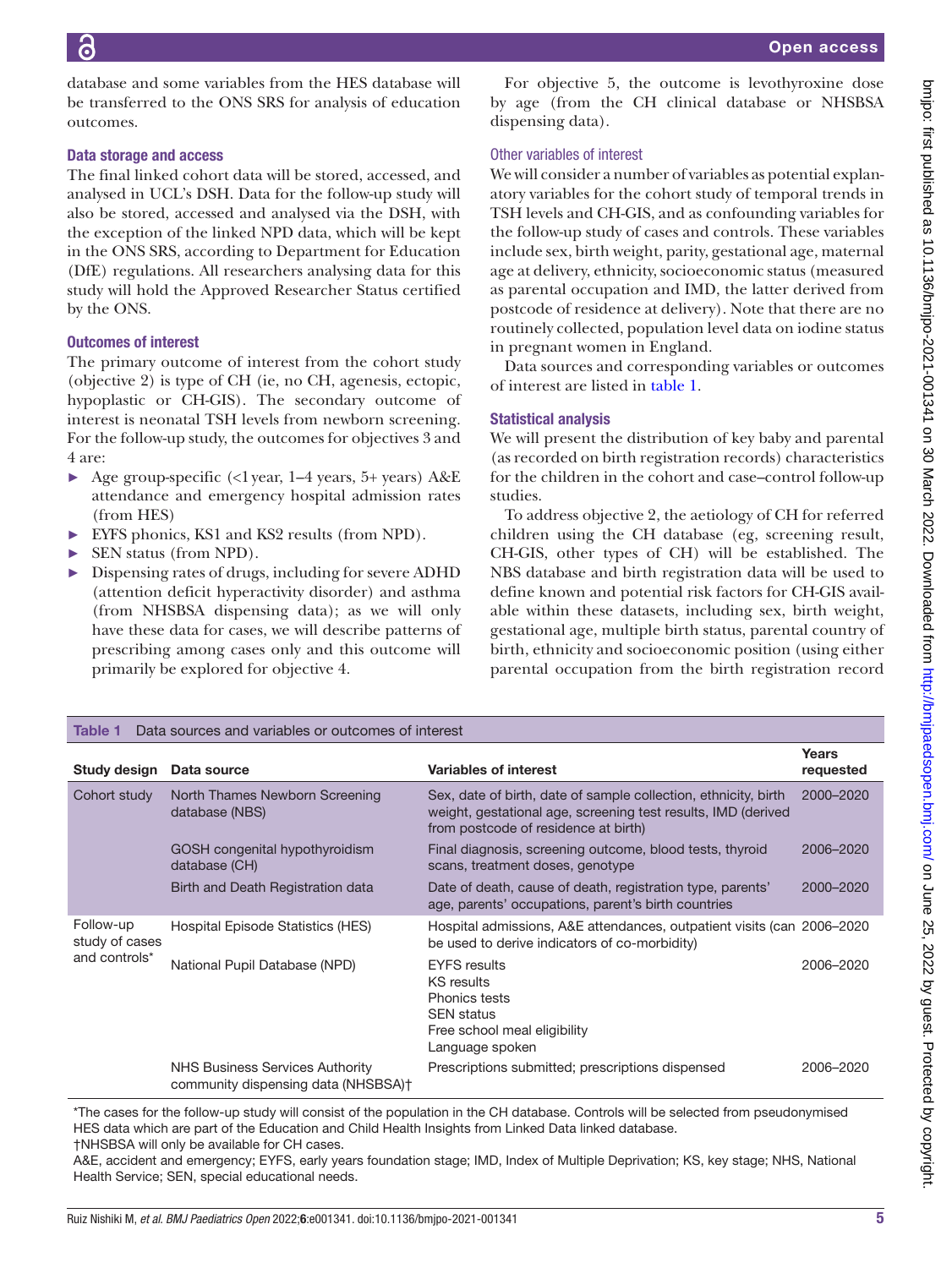or IMD). We will use linear, quantile, logistic or multinomial regression models to establish independent child, maternal and family risk factors for neonatal TSH levels and CH-GIS as appropriate, and determine how these have changed over time to determine which of these factors explain the increase in CH-GIS birth prevalence. We will explore the impact of changing screening thresholds and instrumentation (the North Thames Screening Programme changed from Autodelfia to a Genetic Screening Processor in 2019) during the study period in the regression models.

To determine the health and education outcomes of children with CH-GIS compared with children with other forms of CH, or those who do not have CH (objective 3), data from the follow-up study will be used. Appropriate statistical models, such as proportional hazard regression models, will be used to examine whether children with CH-GIS are more likely to experience the health outcomes of interest compared with other children, while adjusting for other risk factors as defined for objective 2, as well as risk factors that can be defined within HES (such as comorbidities). Death registration data will be used to calculate person-time at risk.

The association between thyroid CH-GIS and school performance will be examined using linked NPD data. Test scores will be standardised within each school year. Multivariable linear regression models will be used to assess the association between type of CH and school performance, adjusting for the risk factors defined for objective 2, and season of birth (eg, summer vs autumn born children). Multivariable logistic regression models will be used to determine if children with CH-GIS are more likely to have SEN status compared with other children. For both objectives 3 and 4, we will also explore the effect of different neonatal TSH levels within each CH diagnostic group.

The analyses for objective 4 will be exploratory at this stage, as the number of children with available genomic data is small (~50). The proportion of children with comorbidities and SEN status will be compared according to CH genotype using  $\chi^2$ -tests, t-tests, and linear and logistic regression models as appropriate. We will compare the proportion of children who are receiving treatment for asthma and severe ADHD according to genotype.

To address objective 5, two data-driven approaches will be used to predict levothyroxine treatment trajectories in children with CH-GIS: mixture cure models $38$  and groupbased trajectory models.<sup>39</sup>

#### Sample size

The cohort analysis (objective 2) will include all children screened through the GOSH newborn blood spot screening programme between 1 January 2000 and 31 December 2020. There are approximately 2.2million babies in the GOSH newborn screening database between 2000 and 2020; approximately 125000 newborns are screened at GOSH every year.

The analysis of the follow-up study of cases and controls will include all cases from the CH database (approximately 1800 children), plus the control sample. To decide on the size of the control sample, we reviewed two similar studies: the Cleft Registry and Audit Network (CRANE) database study; a cohort study investigating differences in academic achievement between children with and without a cleft palate<sup>40</sup>; and a study of health and educational outcomes for children with Downs Syndrome (Dr Maria Peppa, personal communication). The Downs syndrome study used a control sample size of 9 controls per case. The CRANE study revealed that academic attainment of 5-year-old children with an oral cleft was between 0.2 and 0.4 SD lower than the national average. However, for our study, we expect to observe smaller differences in the outcomes of interest (ie, school attainment in children with CH). Assuming a significance level  $\alpha$ <0.05, a minimum statistical power of 90%, and allowing for statistical adjustment of multiple confounders (ie, sociodemographic characteristics) some of which are less common (eg, premature birth), a more suitable control group would include 15 controls per case. Thus, the total sample for the follow-up study is 28800 (1800 CH cases and 27000 controls).

#### ETHICS AND DISSEMINATION Ethics and information governance

This study has obtained, or is in the process of obtaining, ethical or information governance approvals from the following committees:

- ► London—Queen Square Research Ethics Committee (REC) (reference number: 20/LO/1216—Outcome: Favourable Opinion)
- ► The Antenatal and Newborn Screening Programme (ANNB) Research Advisory Committee (RAC) (full approval, reference ANNB\_NHSP\_046)
- ► Confidentiality Advisory Group (CAG) (conditional support, reference 21/CAG/0071)
- ► NHS Digital Data Access Request Service (DARS) (reference NIC-365469-G0P1Q)—pending
- ► Department for Education (DfE) (access to NPD via ONS SRS, reference DR211029.01)—pending.
- ► Internal review by The Research Data Access Group at GOSH DRIVE Unit<sup>41</sup> Information Governance Committee at GOSH (approved, reference: 19PE26)
- ► ONS Research Accreditation Panel (RAP)—pending.

#### Changes to original study design

We originally proposed meeting objectives 3–4 using a cohort study design, creating the cohort using the NBS dataset as the cohort spine, with the entire cohort linked to the requested HES and NPD datasets. We also proposed linking the whole cohort to two further datasets held by Public Health England (PHE): the Newborn Hearing Screening Programme (NHSP) database and National Congenital Anomaly and Rare Disease Registration Service (NCARDRS). Using a cohort design for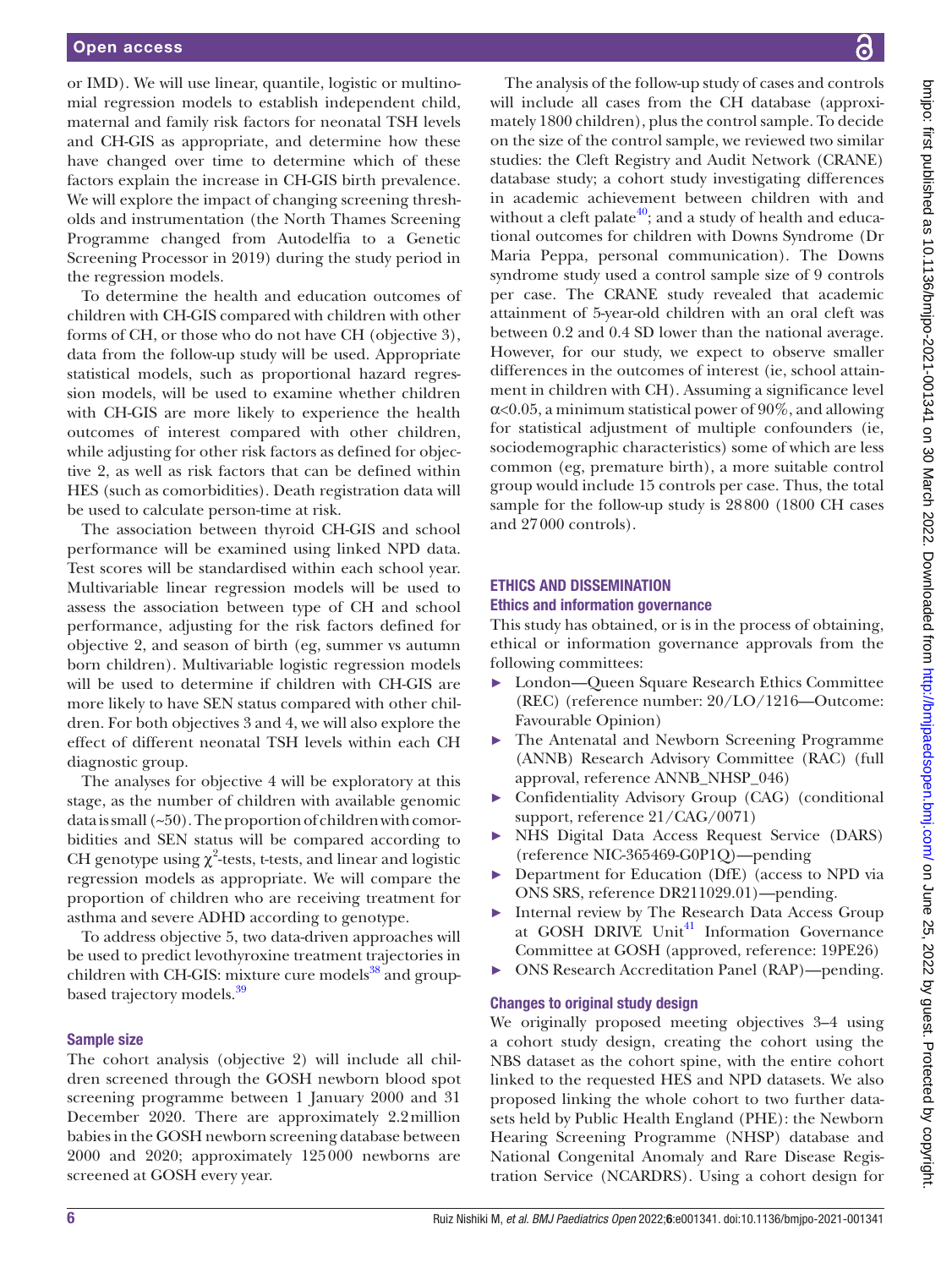objectives 3 and 4 would have allowed us to adjust analyses for comorbidities which are rare in the general population of children, but more common among children with CH and CH-GIS. Further, a cohort design where neonatal TSH levels for all children were linked to health and education outcomes would have allowed an exploration of the impact of mildly repressed thyroid hormone levels in the neonatal period on health and education outcomes.

The study received PHE RAC approval in November 2020, however the original study design was not approved by CAG. Feedback from CAG outlined concerns around the number of controls per case using a complete cohort design (~1200 controls/case). The feedback indicated that CAG recognised the public interest in conducting the study but suggested we apply for research database approval so that the NBS study cohort and linked NHSD data could be established as a database that could be accessed and analysed for other projects. The study was given a deferred outcome, with the protocol to be resubmitted once the concerns were addressed.

When these suggestions were subsequently reviewed by the RAC, we were informed that RAC were not prepared to approve establishing research database, as it would require senior NHS Screening Programme review. We were given two options—either wait for this review to take place (we were not given a time frame, but we deemed it highly unlikely to be within the time frame of the project) or amend the study design. This led to the current study design, using both a cohort and the follow-up study of cases and controls to address the research objectives. These issues caused considerable delays to the project (~6–7 months for an 18-month project). Further, due to the delays expected within PHE to provide linked data from NCARDRS and the NHSP, these datasets will no longer be used in this study.

Through our patient involvement activities (see below), we learnt that parents were interested in healthy growth in children with CH. We therefore explored linking the NBS and the CH database to the National Child Measurement Programme (NCMP) dataset (containing height and weight data for children starting primary and secondary school). We were also given approval by CAG to proceed with this linkage. However, due to the data sharing agreement for NCMP data, in which NHSD and PHE are joint controllers, the data cannot be linked at individual level to other datasets for research purposes.

Project approvals, data permissions and subsequent correspondence with governing bodies and data controllers have resulted in substantial delays (see [figure](#page-6-0) 2). While we acknowledge that some of these steps are necessary for data protection and data governance issues, our experience clearly demonstrates that the process of linking multiple data sets is both complex and time consuming. The multiple applications to different ethics/ governance committees and data providers required in England (unlike, for example, in Scotland<sup>[42](#page-8-17)</sup> or Wales<sup>43</sup>), often providing very similar information about the study, cause significant delays to projects with tight funding timelines. Unfortunately, these experiences are not uncommon when applying for linkage to English NHS datasets for research.<sup>[44](#page-8-19)</sup>

#### Dissemination plan

Study outputs will be disseminated through Open Access publications and at academic conferences. Updates for children and families affected by CH will be distributed via the British Thyroid Foundation newsletter. Results will also be available to the wider public via the UCL Institute of Child Health Informatics Group website. Metadata and statistical code used in the analysis will be published on GitHub.



<span id="page-6-0"></span>Figure 2 Congenital hypothyroidism project timeline, from obtaining funding to present (September 2021). BRC, Biomedical Research Centre; CAG, Confidentiality Advisory Group; DSA, Data Sharing Agreement; DSPT, Data Security and Protection Toolkit; GOSH, Great Ormond Street Hospital; HRA, Health Research Authority; IRAS, Integrated Research Application System; NHS, National Health Service; REC, Research Ethics Committee; UCL, University College London. \*In progress.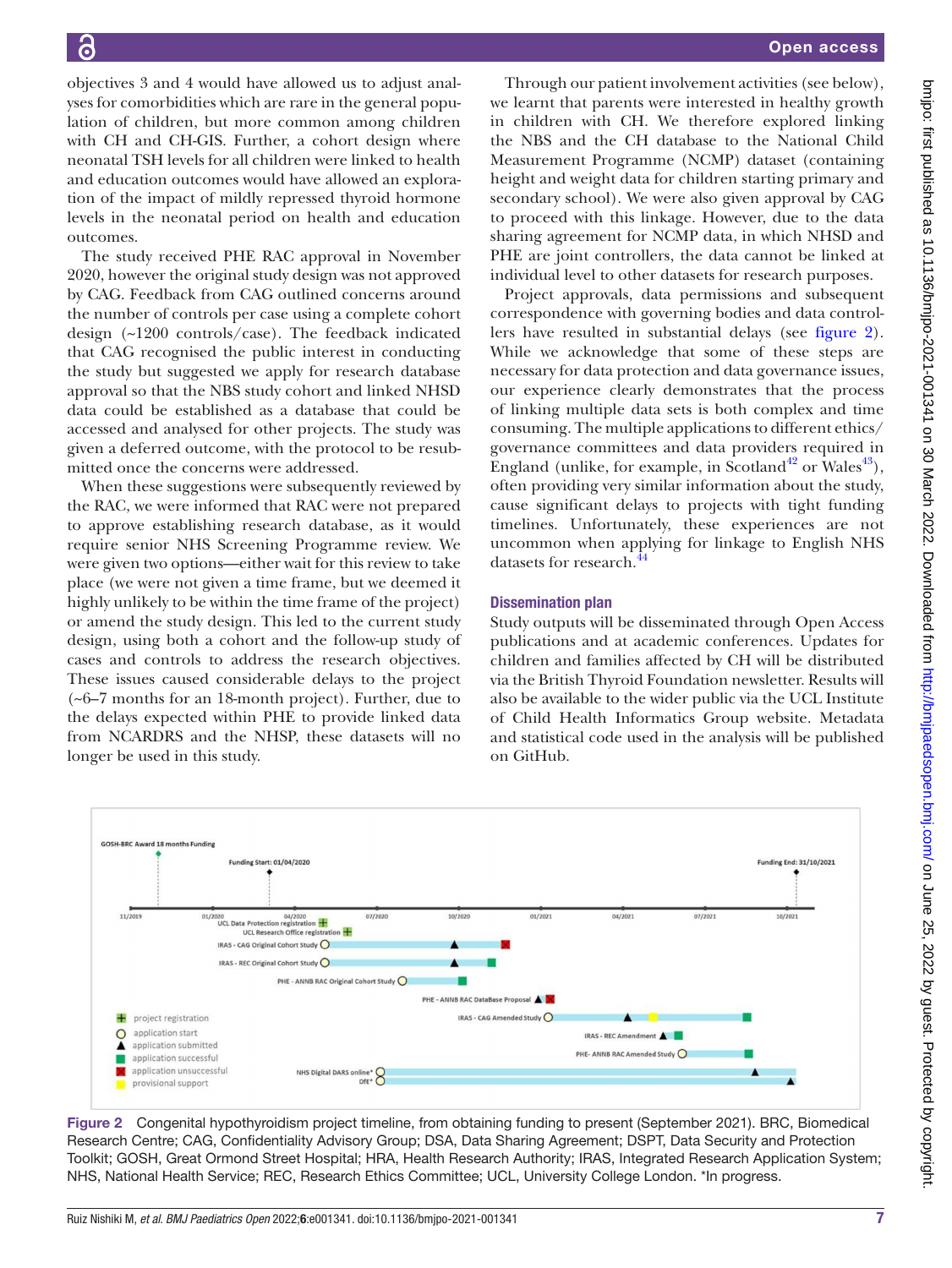#### Open access

#### Patient and public involvement

Extensive work has been carried out to discuss the research priorities and methodologies with parents and young people. The following groups have been consulted about this project:

- The Young Person's Advisory Group (YPAG) and the Parents and Carers Advisory Group (PCAG) at GOSH. The YPAG has been consulted three times at meetings where PH presented the project and explained how the study would involve linking newborn screening data from the laboratory at GOSH, to clinical data held by the endocrinology team at GOSH, plus national hospital admissions and school's data.
- The British Thyroid Foundation (BTF): PH spoke to several parents whose children have CH as well as young people with CH about this study, after the BTF published the study summary on the BTF website and asked interested parents/young people to contact PH. PH also presented the research project at one of the BTF Children's Conference and will continue to update parents on the progress of the research via their newsletter and Facebook page.
- The Genetic Alliance: PH has presented the study at a meeting with representatives from rare disease organisations.

The researchers will continue to work with the BTF, YPAG, PCAG and The Genetic Alliance to provide updates on the research progress, interpret findings and support dissemination.

#### Author affiliations

<sup>1</sup>UCL Great Ormond Street Institute of Child Health Population Policy and Practice, London, UK

<sup>2</sup>Institute of Child Health, UCL, London, UK

<sup>3</sup>Research Department of Primary Care and Population Health, UCL, London, UK <sup>4</sup> Life Course Epidemiology and Biostatistics, University College London, London, UK <sup>5</sup>Endocrinology, Great Ormond Street Hospital for Children NHS Foundation Trust, London, UK

<sup>6</sup>Department of Chemical Pathology, Great Ormond Street Hospital for Children NHS Foundation Trust, London, UK

<sup>7</sup>University of Cambridge Metabolic Research Laboratories, Wellcome Trust-Medical Research Council Institute of Metabolic Science, Addenbrooke's Hospital, Cambridge, UK

<sup>8</sup>Paediatric Pathology, Great Ormond Street Hospital for Children, London, UK <sup>9</sup>UCL Partners, London, UK

Acknowledgements We are grateful for the support of the British Thyroid Foundation and Genetic Alliance, and for all the input from parents, children and young people via PPI activities.

Contributors PH, RK and CP conceived the study, developed the study protocol, and developed the methodology. PH, MR and MC drafted the manuscript, and all authors contributed to and reviewed the protocol manuscript.

Funding This work is funded by the NIHR GOSH BRC. The views expressed are those of the authors and not necessarily those of the NHS, the NIHR or the Department of Health. NS is funded by the Wellcome Trust (219496/Z/19/Z)

Competing interests RK holds an honorary clinical consultant contract with the ANNB screening programme, now hosted by NHS England and Improvement (formally with Public Health England). RK is also the chair of the ANNB Research Advisory Committee. MRN holds an honorary contract with NHS Digital. No other authors have any competing interests to declare.

Patient and public involvement Patients and/or the public were involved in the design, or conduct, or reporting, or dissemination plans of this research. Refer to the Methods section for further details.

Patient consent for publication Not applicable.

Ethics approval Not applicable.

Provenance and peer review Not commissioned; externally peer reviewed.

Data availability statement No data are available. Not applicable.

Open access This is an open access article distributed in accordance with the Creative Commons Attribution Non Commercial (CC BY-NC 4.0) license, which permits others to distribute, remix, adapt, build upon this work non-commercially, and license their derivative works on different terms, provided the original work is properly cited, appropriate credit is given, any changes made indicated, and the use is non-commercial. See:<http://creativecommons.org/licenses/by-nc/4.0/>.

#### ORCID iDs

Milagros Ruiz Nishiki <http://orcid.org/0000-0003-2265-2889> Melissa Cabecinha<http://orcid.org/0000-0001-6869-4692>

#### **REFERENCES**

- <span id="page-7-0"></span>1 Smith J, Cheater F, Bekker H. Parents' experiences of living with a child with a long-term condition: a rapid structured review of the literature. *[Health Expect](http://dx.doi.org/10.1111/hex.12040)* 2015;18:452–74.
- 2 Khangura SD, Tingley K, Chakraborty P, *et al*. Child and family experiences with inborn errors of metabolism: a qualitative interview study with representatives of patient groups. *[J Inherit Metab Dis](http://dx.doi.org/10.1007/s10545-015-9881-1)* 2016;39:139–47.
- <span id="page-7-1"></span>3 Pelentsov LJ, Fielder AL, Esterman AJ. The supportive care needs of parents with a child with a rare disease: a qualitative descriptive study. *[J Pediatr Nurs](http://dx.doi.org/10.1016/j.pedn.2015.10.022)* 2016;31:e207–18.
- <span id="page-7-2"></span>4 Department of Health and Social Care Publication. The UK strategy for rare diseases. DEP heal soc care Publ, 2013. Available: [https://](https://www.gov.uk/government/uploads/system/uploads/attachment_data/file/260562/UK_Strategy_for_Rare_Diseases.pdf) [www.gov.uk/government/uploads/system/uploads/attachment\\_data/](https://www.gov.uk/government/uploads/system/uploads/attachment_data/file/260562/UK_Strategy_for_Rare_Diseases.pdf) [file/260562/UK\\_Strategy\\_for\\_Rare\\_Diseases.pdf](https://www.gov.uk/government/uploads/system/uploads/attachment_data/file/260562/UK_Strategy_for_Rare_Diseases.pdf) [Accessed 1 Sep 2021].
- <span id="page-7-3"></span>5 Downing M, Pollitt R. Newborn bloodspot screening in the UK--past, present and future. *[Ann Clin Biochem](http://dx.doi.org/10.1258/acb.2007.007127)* 2008;45:11–17.
- <span id="page-7-4"></span>6 Fisher DA. Screening for congenital hypothyroidism. *[Trends](http://dx.doi.org/10.1016/1043-2760(91)90002-5)  [Endocrinol Metab](http://dx.doi.org/10.1016/1043-2760(91)90002-5)* 1991;2:129–33.
- <span id="page-7-5"></span>7 Langham S, Hindmarsh P, Krywawych S, *et al*. Screening for congenital hypothyroidism: comparison of borderline screening cut-off points and the effect on the number of children treated with levothyroxine. *[Eur Thyroid J](http://dx.doi.org/10.1159/000350039)* 2013;2:180.
- 8 Deladoëy J, Ruel J, Giguère Y, *et al*. Is the incidence of congenital hypothyroidism really increasing? A 20-year retrospective population-based study in Québec. *[J Clin Endocrinol Metab](http://dx.doi.org/10.1210/jc.2011-1073)* 2011;96:2422–9.
- <span id="page-7-7"></span>9 Albert BB, Cutfield WS, Webster D, *et al*. Etiology of increasing incidence of congenital hypothyroidism in New Zealand from 1993- 2010. *[J Clin Endocrinol Metab](http://dx.doi.org/10.1210/jc.2012-1562)* 2012;97:3155–60.
- <span id="page-7-6"></span>10 Pollitt RJ. Evidence or enthusiasm? why yields from UK newborn screening programmes for congenital hypothyroidism are increasing. *[Arch Dis Child](http://dx.doi.org/10.1136/archdischild-2015-309546)* 2016;101:120–3.
- 11 Knowles RL, Oerton J, Cheetham T, *et al*. Newborn screening for primary congenital hypothyroidism: estimating test performance at different TSH thresholds. *[J Clin Endocrinol Metab](http://dx.doi.org/10.1210/jc.2018-00658)* 2018;103:3720–8.
- 12 McGrath N, Hawkes CP, McDonnell CM, *et al*. Incidence of congenital hypothyroidism over 37 years in Ireland. *[Pediatrics](http://dx.doi.org/10.1542/peds.2018-1199)* 2018;142.
- <span id="page-7-8"></span>13 Barry Y, Bonaldi C, Goulet V, *et al*. Increased incidence of congenital hypothyroidism in France from 1982 to 2012: a nationwide multicenter analysis. *[Ann Epidemiol](http://dx.doi.org/10.1016/j.annepidem.2015.11.005)* 2016;26:100–5.
- 14 Hertzberg V, Mei J, Therrell BL. Effect of laboratory practices on the incidence rate of congenital hypothyroidism. *[Pediatrics](http://dx.doi.org/10.1542/peds.2009-1975E)* 2010;125(Suppl 2):S48–53.
- <span id="page-7-9"></span>15 Hinton CF, Harris KB, Borgfeld L, *et al*. Trends in incidence rates of congenital hypothyroidism related to select demographic factors: data from the United States, California, Massachusetts, New York, and Texas. *[Pediatrics](http://dx.doi.org/10.1542/peds.2009-1975D)* 2010;125(Suppl 2):S37–47.
- <span id="page-7-10"></span>16 Peters C, Brooke I, Heales S, *et al*. Defining the newborn blood spot screening reference interval for TSH: impact of ethnicity. *[J Clin](http://dx.doi.org/10.1210/jc.2016-1822)  [Endocrinol Metab](http://dx.doi.org/10.1210/jc.2016-1822)* 2016;101:3445–9.
- <span id="page-7-11"></span>17 Lain SJ, Bentley JP, Wiley V, *et al*. Association between borderline neonatal thyroid-stimulating hormone concentrations and educational and developmental outcomes: a population-based record-linkage study. *[Lancet Diabetes Endocrinol](http://dx.doi.org/10.1016/S2213-8587(16)30122-X)* 2016;4:756–65.